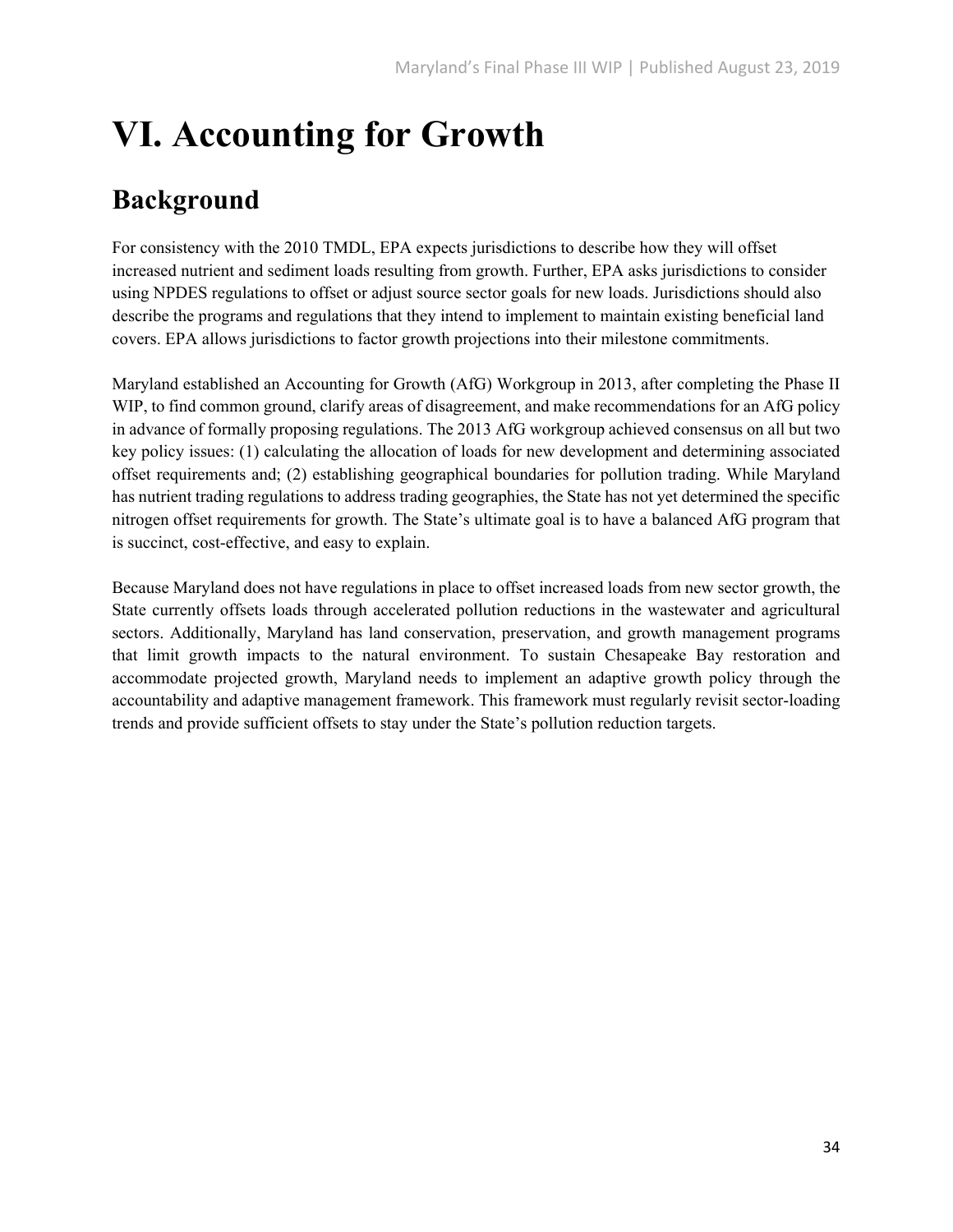# **Trends**

Maryland is expected to grow by approximately 15,000 households per year through 2045, resulting in increased nutrient pollution<sup>13</sup>. Overall, Maryland projects that expected load reductions under the Phase III WIP will overcompensate for new loads from development and increased agricultural animal populations beyond 2045. This section details pollution reduction and growth trends by each sector and programs in place to curtail new pollution. **Agriculture Nitrogen Projection** 

### *Agriculture:*

According to SDAT, which tracks acres subject to the agricultural transfer tax, Maryland lost about 5,103 acres of farmland in 2018. The annual loss of farmland has been historically low in Maryland since the Great Recession in 2008. During the housing boom of the early 2000s, annual loss was much higher. For example, in 2004, according to SDAT, the State lost 22,451 acres of farmland. The Bay Program has projected a continued loss of farmland through 2025.

### *Forest Loss:*

Current projections (CAST "current zoning" scenario for Maryland) estimate 3,000-acres of forest loss annually. Forest is vital to Bay health because it produces the lowest nutrients and provides many co-benefits, including carbon sequestration, the shading, and cooling of streams, and wildlife habitat. Slowing, and ideally reversing forest loss, is imperative to sustaining the health of Maryland's local waters and the Chesapeake Bay.



*Figure 6: Current and projected nitrogen loads to Chesapeake Bay from agriculture.*

<sup>13</sup> Maryland Department of Planning, Projections and State Data Center, August 2017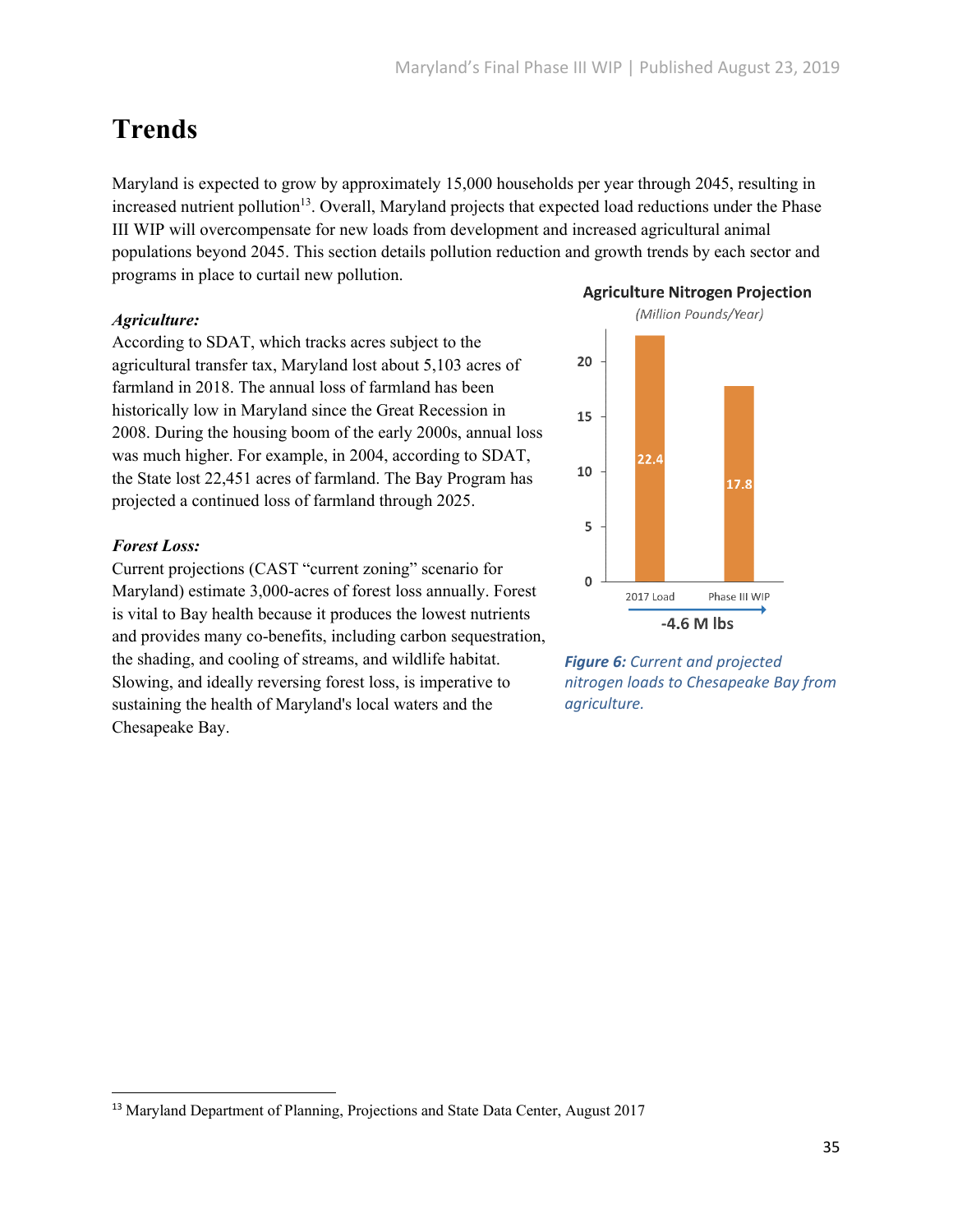To minimize the loss of State forest resources during land development, Maryland enacted the Forest Conservation Act (FCA) in 1991. Any activity requiring an application for a subdivision, grading permit, or sediment control permit on areas 40,000 square feet (approximately 1 acre) or larger is subject to the FCA and requires a Forest Conservation Plan. During the first fifteen years of implementation, FCA was responsible for the review of 199,925 acres of forest. Of those nearly two hundred thousand acres, Maryland saw 120,638 acres of forest retained, 71,885 acres cleared, and 21,461 acres planted with new forest. Thus, at least twice as many acres were protected or planted as were cleared.

Forest restoration and a 2025 conservation goal are part of the Vital Habitats goals in the 2014 Chesapeake Bay Watershed Agreement. This conservation goal sets to "protect an additional two million acres of lands throughout the watershed—currently identified as high conservation priorities at the federal, state, or local level—including 225,000 acres of wetlands and 695,000 acres of forest land of highest value for maintaining water quality." Appendix D provides information on Maryland's land conservation programs. Appendix B identifies tree planting and riparian buffers goals to help meet Bay agreement goals.

#### *Stormwater:*

Current projections from 2018 -2025 (CAST "current zoning" scenario for Maryland) estimate new development creates 900 acres of impervious per year. Unabated, new growth would result in an approximately 2 percent increase in stormwater nitrogen loads by 2025. However, due to stormwater pollution reduction practices, the stormwater sector is expected to offset this growth and decrease nitrogen loads by about 190,000 pounds from current loads (Figure 5). After agriculture and wastewater, stormwater is Maryland's third highest nutrient loading sector to the Bay at approximately 17 percent of the total nitrogen load. By 2025, stormwater nitrogen pollution is estimated to comprise 20 percent of Maryland's nitrogen loads to the Chesapeake Bay. To address stormwater impacts from new development, Maryland implemented the "Stormwater



*Figure 7: Current and projected nitrogen loads to Chesapeake Bay from stormwater.*



*Figure 8: Current and projected nitrogen loads to Chesapeake Bay from septic.*

Management Act of 2007" (Act). Before this Act, Maryland's Stormwater Design Manual encouraged environmental site design (ESD) through a series of credits. The Act requires that ESD, through the use of nonstructural best management practices and other better site design techniques, be implemented to the

36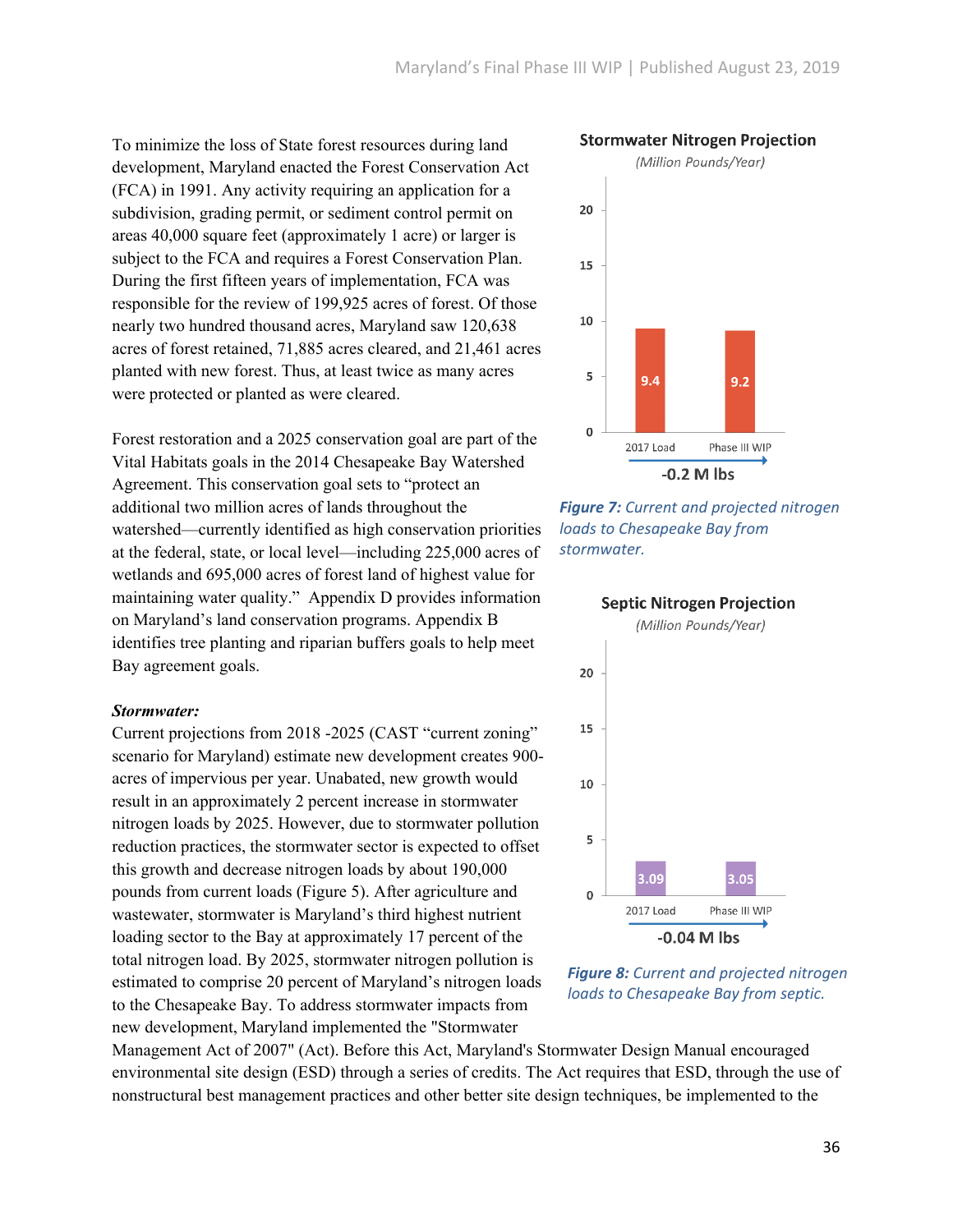maximum extent practicable. ESD practices infiltrate stormwater into vegetation and soils, reducing nitrogen loads from new development.

### *On-Site Disposal Systems:*

Current projections (CAST "current zoning" scenario for Maryland) estimate approximately 1,700 new on-site disposal systems (septic systems) per year between now and 2025. Nitrogen loads from septic systems will decrease by an estimated total of 40,000 pounds from 2018 to 2025 (Figure 8). The State and local governments partially offset this growth by upgrading an average one thousand two-hundred conventional septic systems per year to best available technology  $(BAT)^{14}$ . By 2025, Maryland's septic loads are expected to comprise approximately 7 percent of the overall nitrogen load to the Chesapeake Bay.

### *Centralized Wastewater:*

Maryland's 67 major wastewater treatment plants have NPDES total nitrogen, total phosphorus, and suspended solids permit limits to control the effluent concentration and volume of daily

flow discharged. Approved design capacities (Table 9) are the basis for loading limits. These major plants are projected to be below their nitrogen pollution cap in 2025 by approximately 4.7 million pounds (Figure 9) because they are not at full design flows and because the State is upgrading them all to "best available technology." This projection also accounts for the assumption that wastewater flows will continue to grow by approximately  $0.6$  percent each year<sup>15</sup>.

In short, over performance in the wastewater sector is more than enough to offset anticipated growth in the urban and agricultural sectors. Wastewater loads will be approximately 4.2 million pounds below its loading cap through a combination of better treatment performance (3.25 mg/L total nitrogen) than required under permit and operating below full design flows (Figure 9).

| <b>WWTP</b>  | Approved De <u>sign</u> '<br><b>Capacity (MGD)</b> | <b>Average Flow (MGD)*</b> |
|--------------|----------------------------------------------------|----------------------------|
| Aberdeen     | 4.000                                              | 1.677                      |
| Aberdeen-APG | 2.800                                              | 0.596                      |

*Table 9: Design capacity and average daily flows for Maryland's major wastewater treatment plants.*



*Figure 9: Current and projected nitrogen loads to Chesapeake Bay from wastewater.*

<sup>&</sup>lt;sup>14</sup> Maryland BAT database

<sup>&</sup>lt;sup>15</sup> This estimate is based on MDP's population projections published in August 2017. The percent increase assumes a constant percent growth from 2015 to 2025, from 5.99M to 6.34M people. While growth is presented as a statewide number, plant flow increases were based on county-specific projections.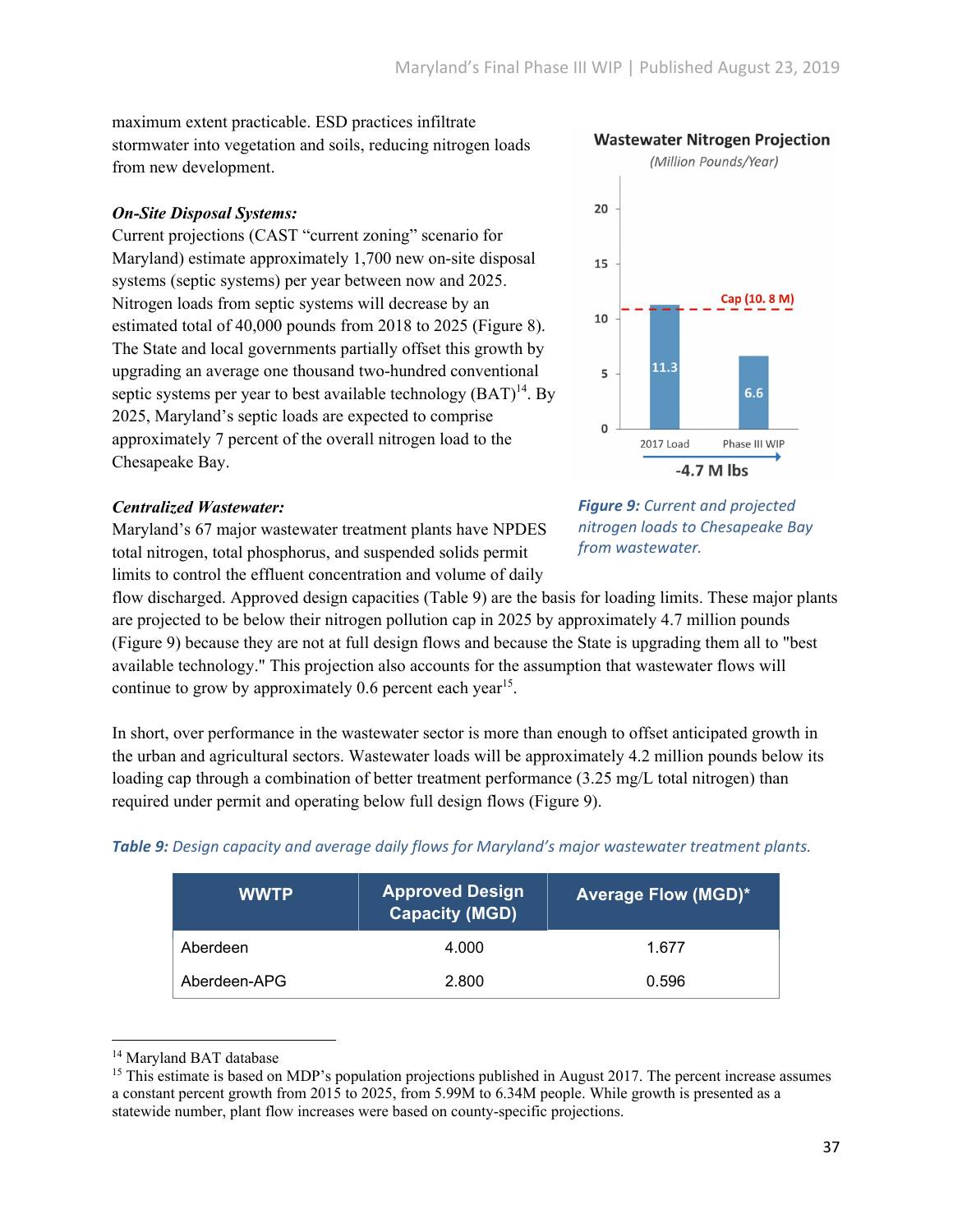| <b>WWTP</b>                              | <b>Approved Design</b><br><b>Capacity (MGD)</b> | <b>Average Flow (MGD)*</b> |
|------------------------------------------|-------------------------------------------------|----------------------------|
| Aberdeen-APG<br>Edgewood                 | 3.000                                           | 0.592                      |
| Annapolis                                | 13.000                                          | 7.880                      |
| <b>Back River</b>                        | 180.000                                         | 135.048                    |
| <b>Ballenger Creek</b>                   | 18.000                                          | 6.692                      |
| <b>Beltsville USDA East</b>              | 0.620                                           | 0.281                      |
| <b>Blue Plains</b>                       | 169.600                                         | 114.572                    |
| Boonsboro                                | 0.530                                           | 0.302                      |
| Bowie                                    | 3.300                                           | 1.483                      |
| <b>Broadneck</b>                         | 6.000                                           | 4.503                      |
| <b>Broadwater</b>                        | 2.000                                           | 1.004                      |
| <b>Brunswick</b>                         | 1.400                                           | 0.527                      |
| Cambridge                                | 8.100                                           | 2.639                      |
| Celanese                                 | 2.000                                           | 1.490                      |
| Centreville                              | 0.500                                           | 0.095                      |
| Chesapeake Beach                         | 1.500                                           | 0.775                      |
| Chestertown                              | 1.500                                           | 0.639                      |
| Conococheague                            | 4.100                                           | 2.292                      |
| Cox Creek                                | 15.000                                          | 9.957                      |
| Crisfield                                | 1.000                                           | 0.557                      |
| Cumberland                               | 15.000                                          | 7.469                      |
| Damascus                                 | 1.500                                           | 0.749                      |
| Delmar                                   | 0.850                                           | 0.687                      |
| Denton                                   | 0.800                                           | 0.412                      |
| Dorsey Run                               | 2.000                                           | 1.455                      |
| <b>Eastern Correctional</b><br>Institute | 1.140                                           | 0.529                      |
| Easton                                   | 4.000                                           | 2.463                      |
| Elkton                                   | 3.050                                           | 1.732                      |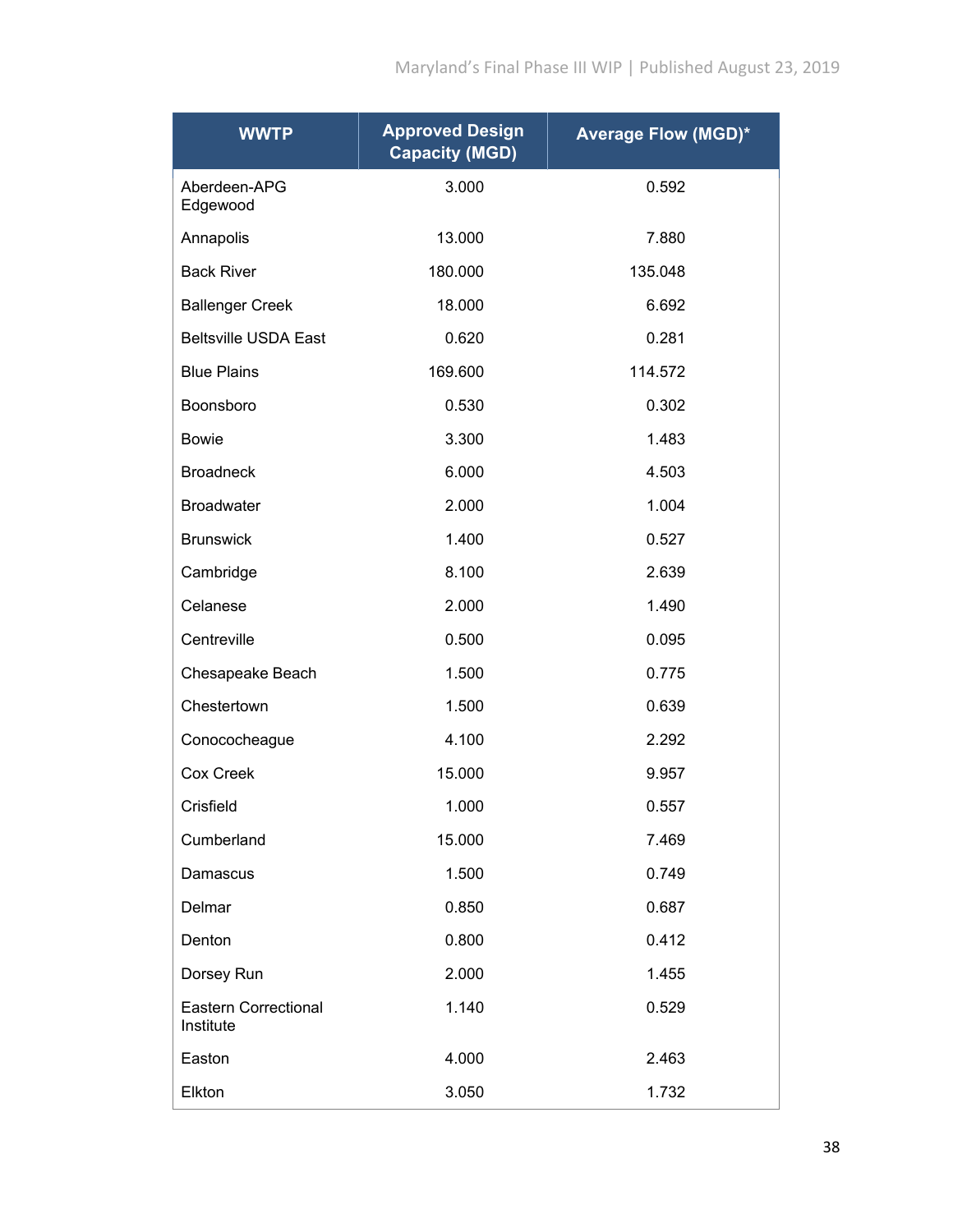| <b>WWTP</b>                               | <b>Approved Design</b><br><b>Capacity (MGD)</b> | <b>Average Flow (MGD)*</b> |
|-------------------------------------------|-------------------------------------------------|----------------------------|
| Emmitsburg                                | 0.750                                           | 0.495                      |
| Federalsburg                              | 0.750                                           | 0.272                      |
| <b>Fort Detrick</b>                       | 2.000                                           | 0.840                      |
| Fort Meade                                | 4.500                                           | 3.538                      |
| Frederick                                 | 8.000                                           | 5.943                      |
| <b>Freedom District</b>                   | 3.500                                           | 2.017                      |
| Fruitland                                 | 0.800                                           | 0.593                      |
| Georges Creek                             | 0.600                                           | 0.907                      |
| Hagerstown                                | 8.000                                           | 6.732                      |
| Hampstead                                 | 0.900                                           | 0.510                      |
| Havre de Grace                            | 2.275                                           | 1.928                      |
| <b>Hurlock</b>                            | 1.650                                           | 1.231                      |
| Indian Head                               | 0.500                                           | 0.352                      |
| Joppatowne                                | 0.950                                           | 0.851                      |
| Kent Island                               | 3.000                                           | 1.916                      |
| La Plata                                  | 1.500                                           | 1.098                      |
| Leonardtown                               | 0.680                                           | 0.538                      |
| <b>Little Patuxent</b>                    | 25.000                                          | 18.271                     |
| Marlay Taylor (Pine Hill<br>Run)          | 6.000                                           | 3.737                      |
| Maryland City                             | 2.500                                           | 1.241                      |
| <b>Maryland Correctional</b><br>Institute | 1.600                                           | 0.873                      |
| Mattawoman                                | 20.000                                          | 9.290                      |
| Mayo Large Communal                       | 0.820                                           | 0.359                      |
| <b>Mount Airy</b>                         | 1.200                                           | 0.707                      |
| Northeast River                           | 3.000                                           | 1.104                      |
| <b>NSWC-Indian Head</b>                   | 0.500                                           | 0.403                      |
| Parkway                                   | 7.500                                           | 6.230                      |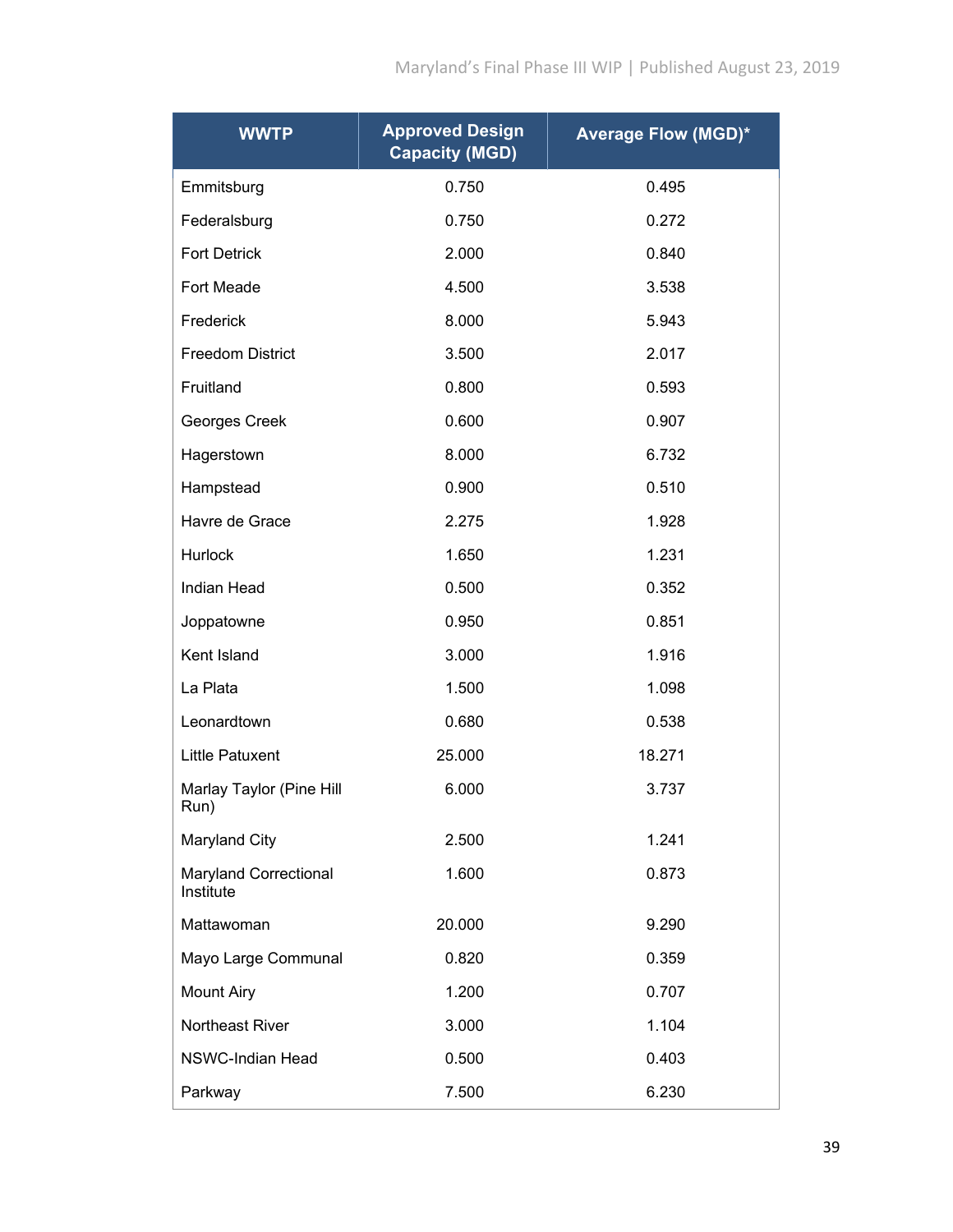| <b>WWTP</b>                    | <b>Approved Design</b><br><b>Capacity (MGD)</b> | <b>Average Flow (MGD)*</b> |
|--------------------------------|-------------------------------------------------|----------------------------|
| Patapsco                       | 73.000                                          | 55.584                     |
| Patuxent                       | 7.500                                           | 5.149                      |
| Perryville                     | 1.650                                           | 0.664                      |
| <b>Piney Orchard</b>           | 1.200                                           | 0.593                      |
| Piscataway                     | 30.000                                          | 24.204                     |
| Pocomoke City                  | 1.470                                           | 0.962                      |
| Poolesville                    | 0.750                                           | 0.507                      |
| <b>Princess Anne</b>           | 1.260                                           | 0.551                      |
| Salisbury                      | 8.500                                           | 4.359                      |
| Seneca Creek                   | 26.000                                          | 14.008                     |
| Snow Hill                      | 0.500                                           | 0.322                      |
| Sod Run                        | 20.000                                          | 10.893                     |
| Swan Point                     | 0.600                                           | 0.109                      |
| <b>Talbot County Region II</b> | 0.660                                           | 0.346                      |
| Taneytown                      | 1.100                                           | 0.735                      |
| Thurmont                       | 1.000                                           | 0.630                      |
| <b>US Naval Academy</b>        | 1.000                                           | 0.080                      |
| Western Branch                 | 30.600                                          | 19.957                     |
| Westminster                    | 5.000                                           | 4.702                      |
| Winebrenner                    | 1.000                                           | 0.206                      |
| <b>Total Volume</b>            | 787.555                                         | 535.636                    |

\*Based on data from State Fiscal years 2016-2018

### **Strategies**

### **Accounting for Growth**

Maryland has a four-pronged strategy to account for growth in the Phase III WIP. These strategies consider growth impacts to the 2025 restoration deadline and address growth in loads beyond 2025: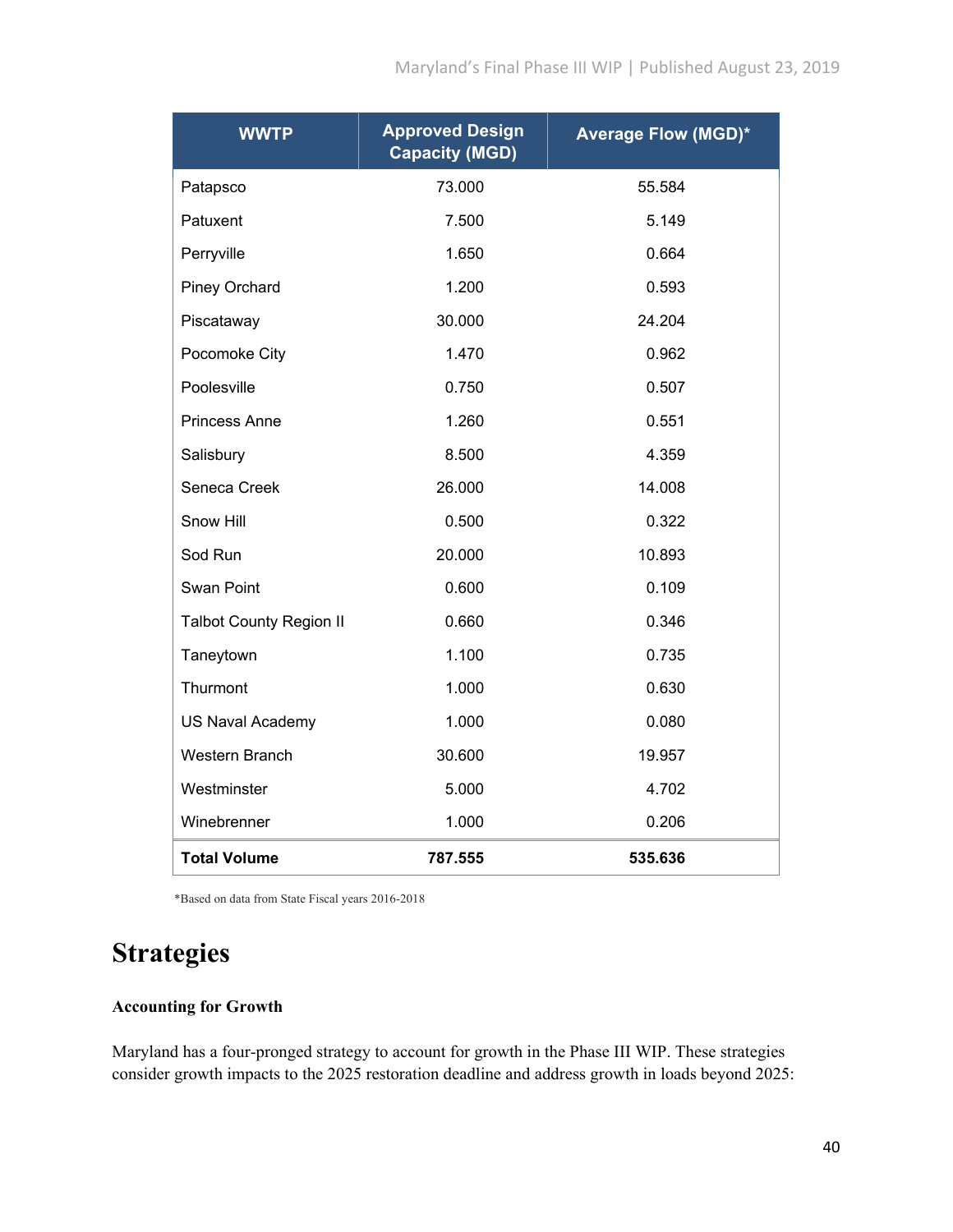### *1. Projected 2025 Conditions Have Been Built into the 2025 Pollution Reduction Targets*

In developing the Phase III WIP to meet 2025 pollution reduction targets, the CBP's Principals Staff Committee (PSC) agreed in December 2017 to use 2025 projected conditions to account for growth impacts on land use and populations. Consequently, Maryland's Phase III WIP strategies have already accounted for projected 2025 growth in calculating each sector's load reduction. The Chesapeake Bay Program (CBP) modeling team will confirm each jurisdiction's Phase III WIP pollution reduction practices on their 2025 forecasted conditions to ensure practices account for growth and achieve restoration targets.

### *2. Maryland's Current Land Use Policy BMPs Conservation and Protection Plans Have Been Incorporated in the 2025 Land Use*

CBP allowed Bay jurisdictions to modify the future land use scenarios for projecting 2025 growth conditions to reflect existing and proposed conservation and protection efforts, such as agricultural and forest conservation, and growth management (e.g., local zoning). Because Maryland and local governments have many existing land use preservation and protection programs in place, the State included these programs in a Conservation Plus scenario (Appendix D) and incorporated it into the Bay model. This process allowed Maryland to take credit for the nutrient load reductions from these programs. This credit helps to account for a specific portion of future projected growth in loads.

Maryland worked to have existing State and local Land Use Policy BMPs credited for load reductions. There is also the possibility of getting additional credit for new Land Use Policy BMPs that entities propose to implement through 2025. However, Maryland has not yet determined the load reduction effect of new Land Use Policy BMPs, including expanded and targeted land preservation programs.

### *3. Maryland's Resource Protection Programs and Associated Strategies for Increasing Those Protections are Being Incorporated into the Phase III WIP*

Appendix D describes current natural and aquatic resource protection and conservation programs, as well as the strategies for programmatic improvement. Because the model cannot quantify this information, it represents a qualitative approach to managing growth and land change. However, this approach is essential to successful Bay cleanup because it is significantly less expensive than restoration to protect and conserve high functioning ecosystems and the lands on which they depend.

### *4. Adaptive Management to Address Growth in Loads Post-2025*

Maryland projects that expected load reductions under the Phase III WIP overcompensate for the growth in loads from development and agriculture and keep the State under its Phase III WIP nutrient targets beyond 2045. Through two-year milestones and associated progress evaluations, Maryland uses an adaptive management process to ensure any growth in loads does not exceed restoration targets.